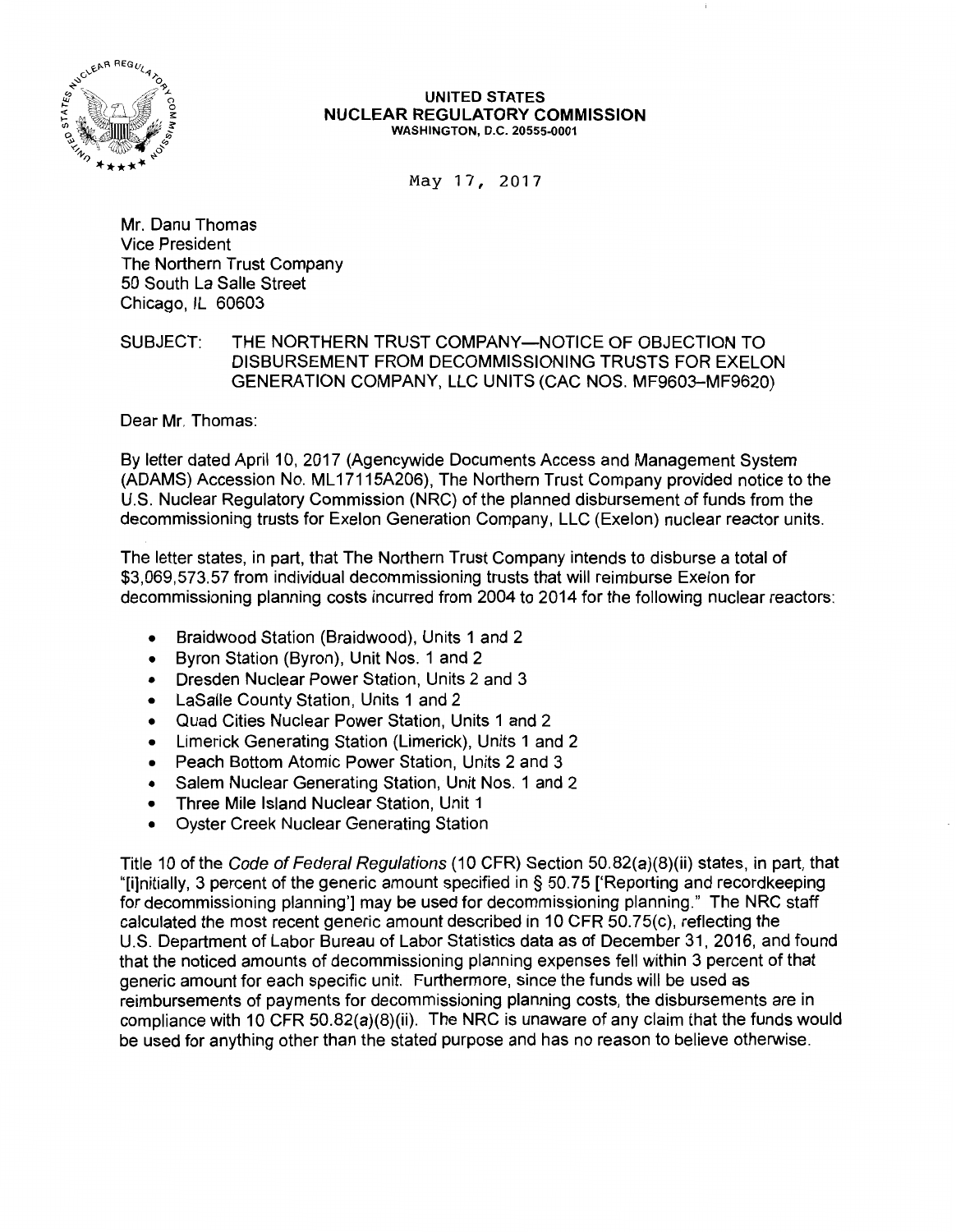The letter also states that The Northern Trust Company intends to disburse a total of \$145,333.34 from individual decommissioning trusts that will reimburse Exelon for administrative costs incurred from 2004 to 2014. These costs consist of \$115,333.34 associated with the obtaining of Internal Revenue Service (IRS) tax rulings with respect to a pour over from the nonqualified funds to the qualified funds and \$30,000 associated with parent company guarantee financial tests for Braidwood, Units 1 and 2, Byron, Unit No. 2, and Limerick, Unit 1. By letter dated May 9, 2017 (ADAMS Accession No. ML17129A485), Exelon explained that the \$30,000 was for reimbursement of the costs associated with obtaining an independent auditor's report required by 10 CFR Part 30 in order for Exelon to maintain parent company guarantees used for providing decommissioning financial assurance for these reactor units. Exelon stated that, since this report is required by regulations in order to use a parent company guarantee for decommissioning financial assurance, these costs can be considered administrative costs or other incidental expenses of the decommissioning trusts. Exelon also stated that these costs can be considered a transfer to another financial assurance method.

The regulations in 10 CFR 50.75(h)(1)(iv) and 10 CFR 50.75(h)(2) state, in relevant part, that:

Disbursements or payments from the trust, escrow account, Government fund, or other account used to segregate and manage the funds, other than for payment of ordinary administrative costs (including taxes) and other incidental expenses of the fund (including legal, accounting, actuarial, and trustee expenses) in connection with the operation of the fund, are restricted to decommissioning expenses or transfer to another financial assurance method acceptable under paragraph (e) of this section until final decommissioning has been completed.

The NRC staff considered the administrative costs referred to in The Northern Trust Company letter and their applicability to 10 CFR 50.75(h)(1) and (2). The NRC staff agrees that costs associated with the obtaining of IRS tax rulings with respect to a pour over from the nonqualified funds to the qualified funds are incidental fund expenses in connection with the operation of the individual funds, as described in 10 CFR 50.75(h)(1) and (2), and, therefore, reimbursable.

However, the NRC staff does not agree that costs associated with satisfying financial tests, specifically calculations to demonstrate sufficient assets for parent company guarantees, are incidental fund expenses in connection with the operation of the individual funds, as described in 10 CFR 50.75(h)(1) and (2). The NRC staff's position is that costs that are not directly related to the administration or operation of decommissioning trusts do not meet the criteria in 10 CFR 50. 75(h)(1) and (2) for reimbursable expenses. Moreover, the parent guarantee financial test costs do not constitute a transfer to another financial assurance method; rather, they are costs related to supplementing an existing financial assurance method. Therefore, pursuant to 10 CFR 50.75(h)(1) and (2), this letter provides written notice of objection to the following intended disbursements from the individual decommissioning trusts:

| Braidwood, Unit 1   | \$5,000 (parent guarantee financial test)  |
|---------------------|--------------------------------------------|
| Braidwood, Unit 2   | \$5,000 (parent guarantee financial test)  |
| Byron, Unit No. 2   | \$5,000 (parent guarantee financial test)  |
| Limerick, Unit 1    | \$15,000 (parent guarantee financial test) |
|                     |                                            |
| Total (not allowed) | \$30,000                                   |

The NRC staff finds that all the other expenses associated with the decommissioning costs and administrative costs, as described in The Northern Trust Company letter, are reimbursable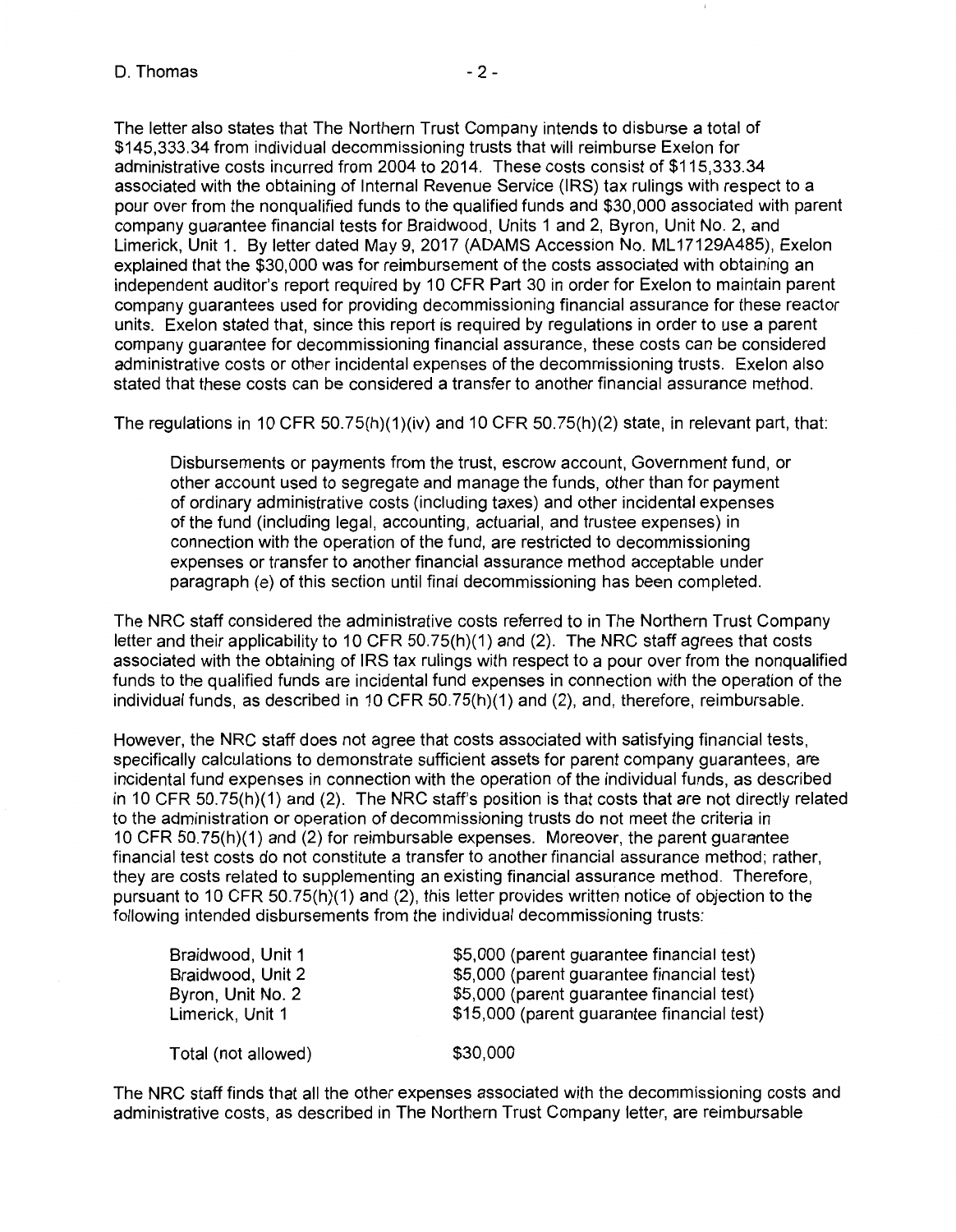expenses pursuant to 10 CFR 50.75(h)(1) and (2). Therefore, the NRC has no objection to the disbursement of \$3,069,573.57 for decommissioning costs or the remaining \$115,333.34 for administrative costs associated with the IRS ruling.

If you have any further questions or concerns, please contact Blake Purnell, Project Manager, by phone at (301) 415-1380 or by e-mail at Blake.Purnell@nrc.gov.

Sincerely,  $\frac{1}{\sqrt{4\pi}}$ 

William M. Dean, Director Office of Nuclear Reactor Regulation

Docket Nos. STN 50-456, STN-457, STN-454 STN 50-455, 50-237, 50-249, 50-373, 50-374, 50-352, 50-353, 50-254, 50-265, 50-277, 50-278, 50-272, 50-311, 50-289, and 50-219

cc: Mr. Bryan C. Hanson Senior Vice President Exelon Generation Company, LLC President and Chief Nuclear Officer Exelon Nuclear 4300 Winfield Road Warrenville, IL 60555

Danu Thomas (Dt2@nrts.com)

Listserv